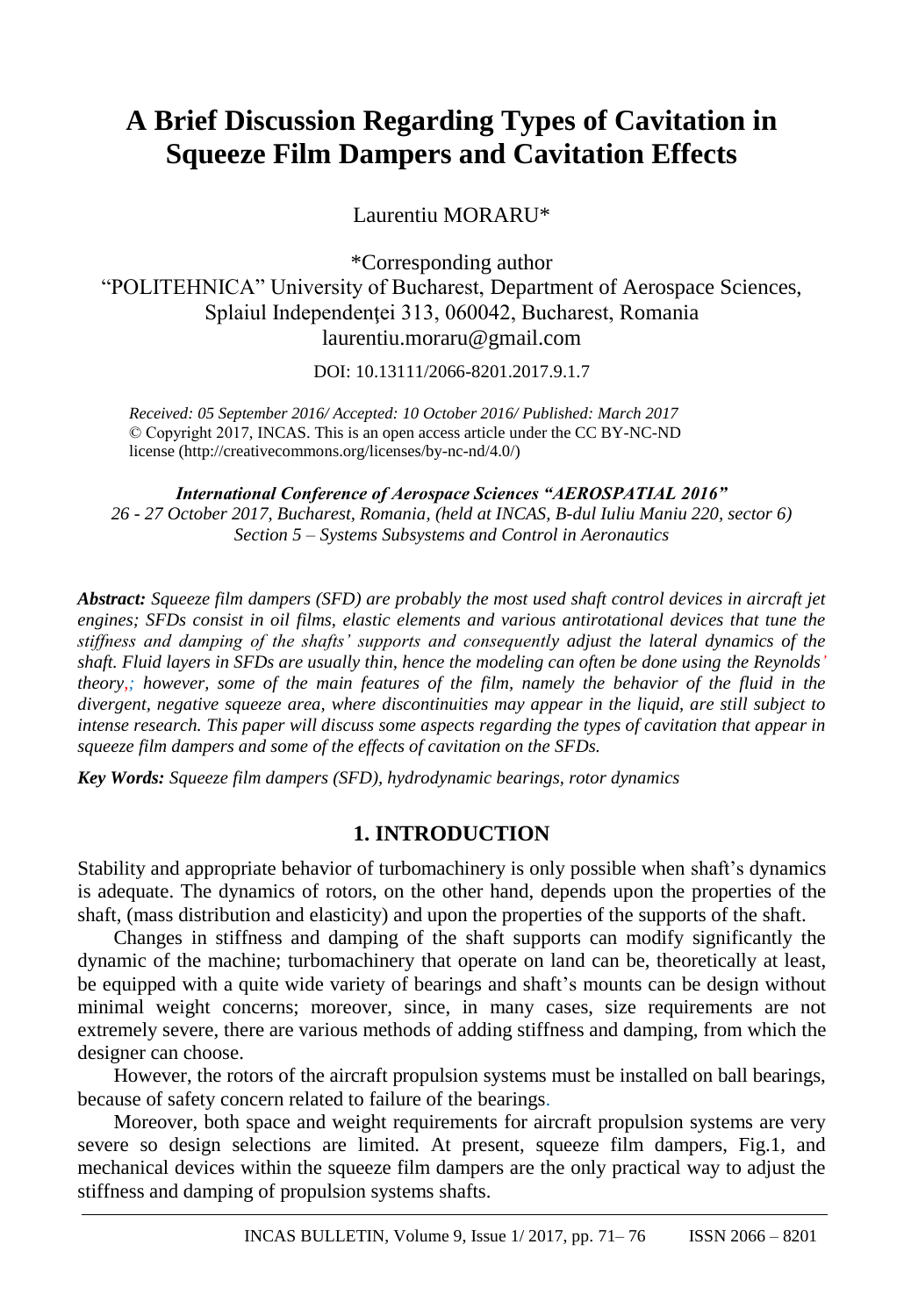A squeeze film damper basically consists in a layer of oil that separates two surfaces (like in any regular bearing), however, the spin of the surfaces is blocked, so the oil film is only affected by the precession and nutation of the shaft, while the spin rotation is supported by the ball bearings.

The spin of the surfaces separated by the oil film is prevented by various rigid or elastic devices, e.g. a pin.

SFD research has been reviewed, for example, in Refs. [1], [2]. The current paper presents a brief discussion regarding the cavitation in SFD and its effect upon the dynamic of SFD supported rotors.



Fig. 1 SFD with springs

#### **2. ANALYSIS, RESULTS AND DISCUSSIONS**

The most important output parameter for dampers is the load and its variations with the operating conditions, most importantly the variations of the load with respect to displacement and velocity.

As it is well known, when classical lubrication conditions are valid, the pressures developed within the thin fluid films in SFDs are described by the Reynolds equation,

$$
\frac{\partial}{\partial \theta}\left[\left(1+\varepsilon\cos\theta\right)^{3}\frac{\partial p}{\partial \theta}\right] + r^{2}\frac{\partial}{\partial y}\left[\left(1+\varepsilon\cos\theta\right)^{3}\frac{\partial p}{\partial y}\right] = \text{(1)}
$$
\n
$$
6\eta\left(\frac{r}{c}\right)^{2}\left(2\dot{v}\varepsilon\sin\theta + 2\dot{\varepsilon}\cos\theta\right)
$$

what matters is not that much the extent of the cavitation but the pressure in the divergent area of the bearing.

Many numerical methods have been used for solving Eq.(1), see for example; Refs. [3] – [6]. Theoretical pressure distribution typically shows that pressure increases in the positive squeeze domain, however, in the negative squeeze film domain pressure decreases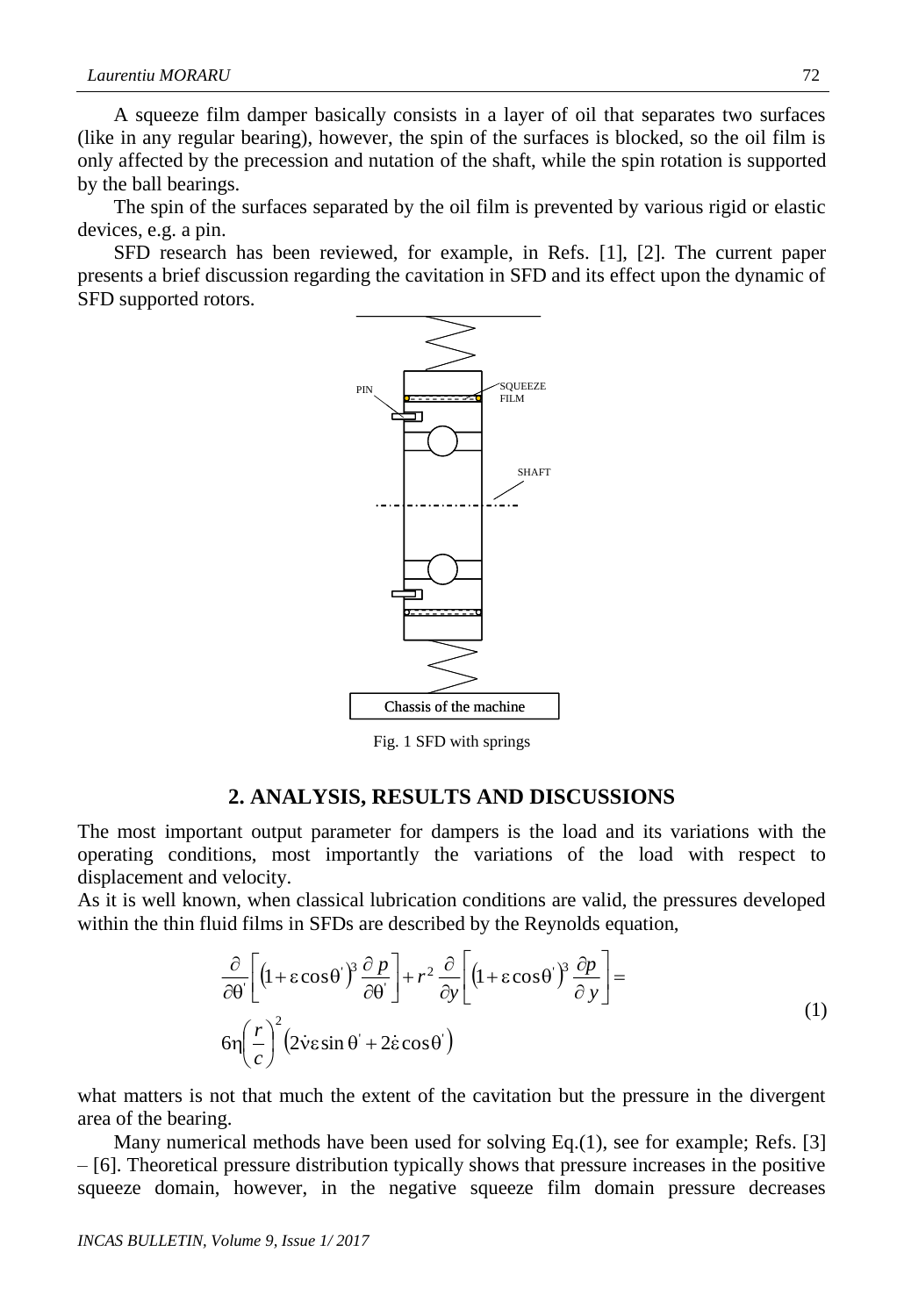significantly and it can reach negative values, which is practically impossible, because fluids cannot withstand tension.

Figure 2 shows a typical pressure distribution in a damper with 6 cm radius and 1 cm width, open to atmosphere at the side boundaries, for 0.25 relative eccentricity, 500 rad/s precession speed and for  $\dot{\epsilon} = 12s^{-1}$ .

Fluids have a quite reduced capacity to withstand negative pressures, therefore, in many cases, film ruptures appear in the divergent zone of bearings and vapors and gases occupy the area.

Many numerical algorithms can predict the extent of the gaseous domain within a bearing, see, for example, Refs. [4] and [7], however (at the design stage, at least), making an accurate estimation of the divergent area pressure has a much larger impact on the accuracy of the bearing's performance estimation than calculating the position of the oil film rupture and reformation boundaries with superior accuracy. This is especially valid for highly pressurized bearings.



Fig. 2 Typical pressure distribution in a SFD

The divergent zone pressure in a bearing depends on the geometry, operating parameters, such as velocity and clearance, but also of the properties of the fluid, and, also, on a very large extent, it depends on the supply pressure, drain pressure and sealing. A detailed discussion of cavitation in bearings exceeds the space allocation of this paper; a few ideas will be briefly discussed below, however, details can be found in Refs. [1], [2], [4], [7], [8], [9] and [10].

Usually, when the bearing is not very pressurized (moderate supply pressure), but is very thigh sealed so no air entrainment is possible, the divergent area zone of the bearing is filled with very low pressure air (normally ingested in the oil) and in extreme cases, with saturate vapors of the lubricant.

This type of cavitation, called vapor cavitation, is extremely dangerous for bearings, because the cavitation area is unstable and the extremely large pressures appear when the vapor bubble collapses and typically destroy the bearing.

When, again, the bearing is not very pressurized (moderate supply pressure), but air entrainment is possible, the divergent area of the bearing is filled with gases (mostly air) at a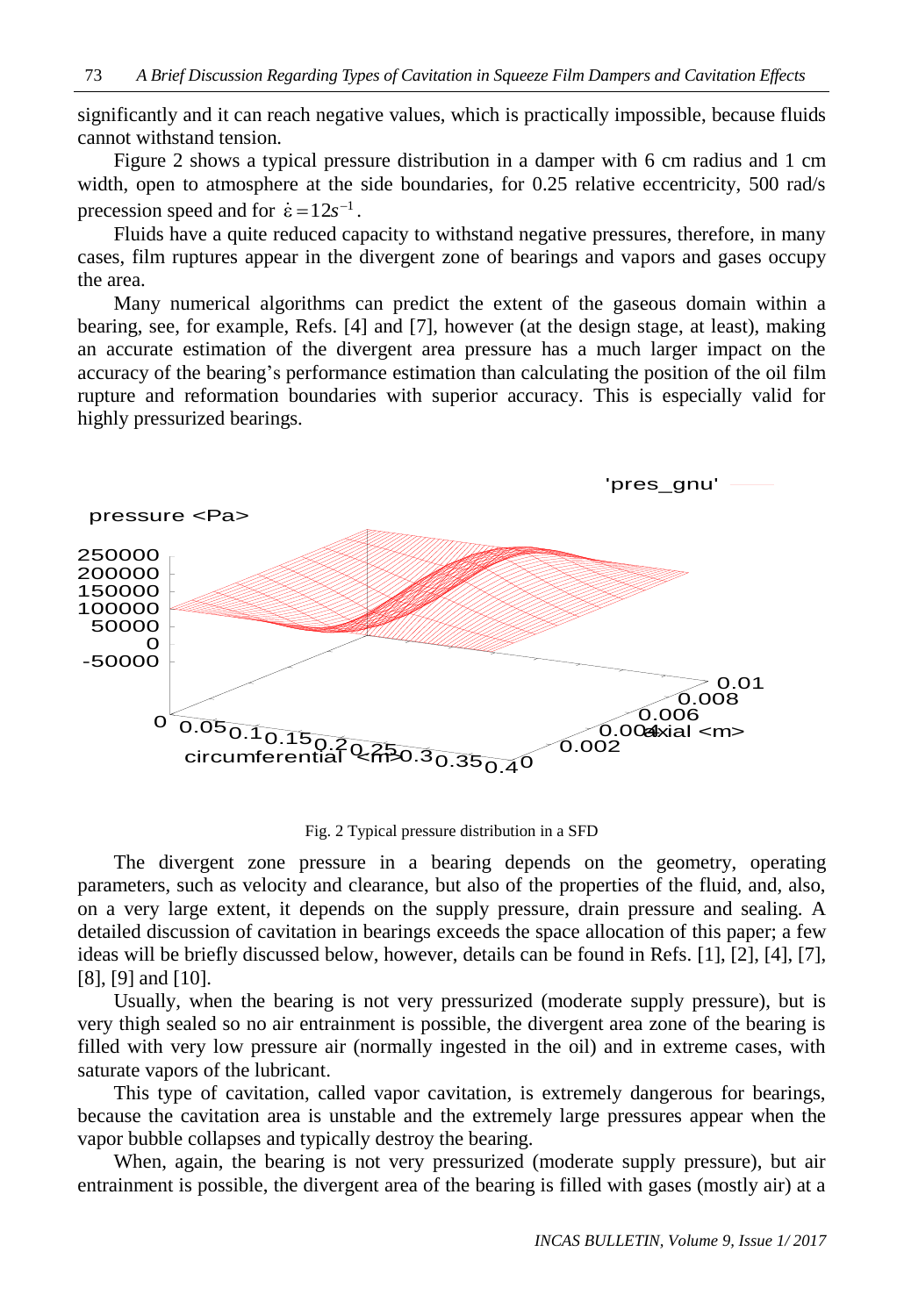pressure close (in many cases slightly below) to environmental pressure. This represents normal operating conditions for a bearing.

Rising significantly oil pressures can eliminate cavitation; this is especially valid when the drain pressure is also high and high amounts of oil are available in the pipes such as any potential pressure that decreases in the bearings divergent area can be rapidly compensated.

This type of operation is also safe, and it brings advantages, due to the combination of hydrodynamic and hydrostatic effects; however, it comes at the expense of more complex supply, drain and sealing systems.

The gaseous phenomena in SFD are not different from the gaseous phenomena in other types of liquid film bearings. What is perhaps specific to SFDs as compared to other types of bearings is the bubbly mixture operation occurring more frequently in SFDs. However, this appears mostly in dampers when the supply pressure and flow rate are rather low and environmental gas entrainment is significant; none of these, yet, is significant for the aircraft engines.

The subsequent part of this presentation will address the effects of the negative squeeze area pressure on the dynamics of rotors supported in SFD. Since the vapor cavitation is an undesirable operation, hence eliminated at the design stage, this condition will not be addressed.

The analysis will only deal with the cases of gaseous cavitation (with the negative squeeze pressure equal to the atmospheric pressure) and of pressurized bearings.

The SFD effects will be illustrated by the calculated dynamic response to the unbalance of a pinned rigid rotor, similar to the one presented in Refs. [11] to [13], and schematically presented in Fig. 3.



Fig. 3 – Experimental setup schematics

The equations of motion for such a fixed point rotor can derive using the moment of momentum equation, written with respect to the fixed point.

$$
\frac{d\mathbf{H}_0}{dt} = \frac{\partial \mathbf{H}_0}{\partial t} + \mathbf{\omega} \times \mathbf{H}_0 =
$$
\n
$$
= \frac{dH_X}{dt}\mathbf{i} + \frac{dH_Y}{dt}\mathbf{j} + \frac{dH_Z}{dt}\mathbf{k} + \mathbf{\omega} \times \mathbf{H}_0 = \mathbf{M}_0
$$
\n(2)

where OXYZ are body-linked axes, and *XOY* is the longitudinal plane of symmetry of the shaft passing through the unbalancing weight so,  $J_{XZ} = J_{ZX} = J_{YZ} = J_{ZY} = 0$  and the moment of momentum equations in terms of the body-fixed frame becomes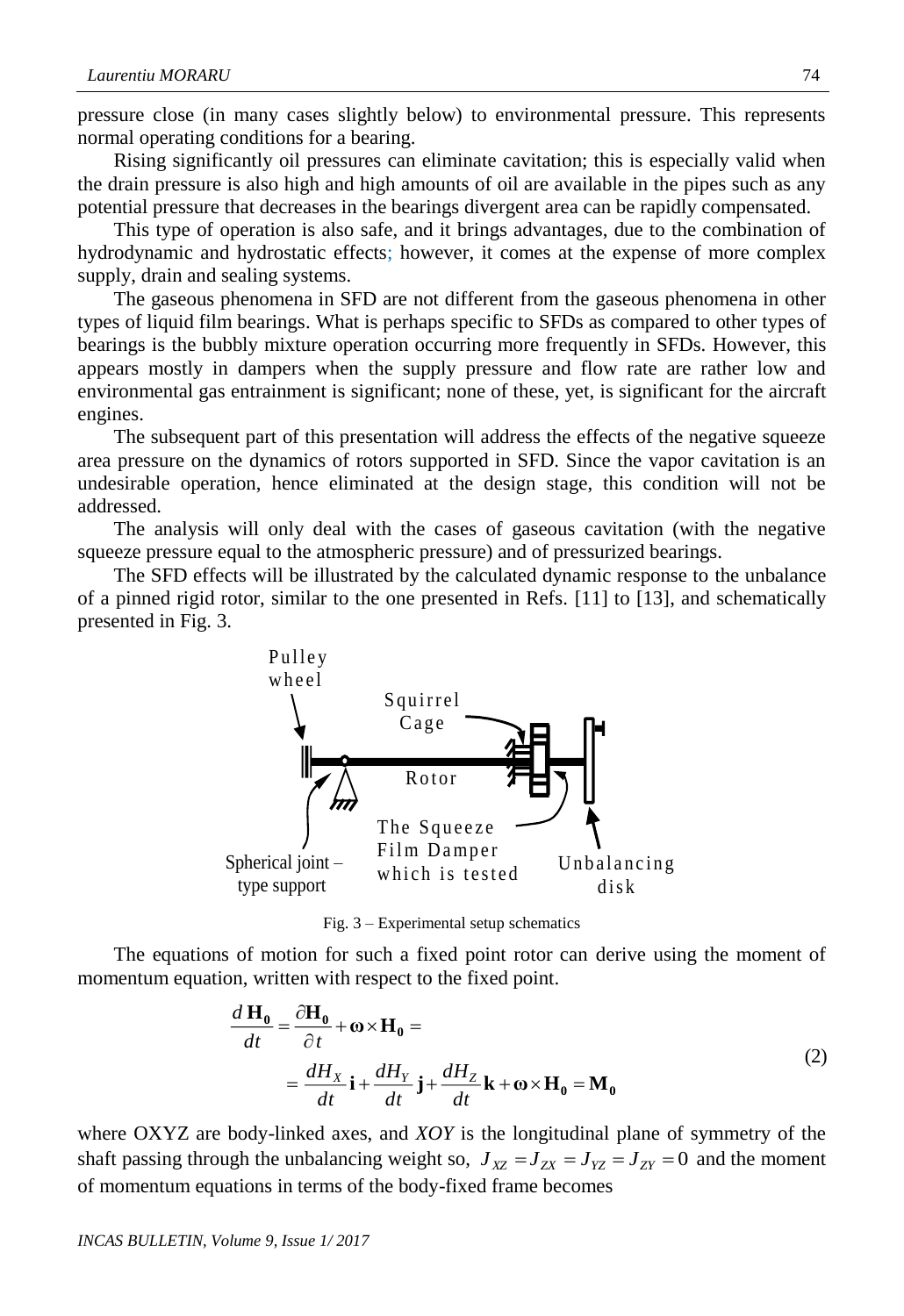$$
\begin{cases}\nJ_X \frac{d\omega_X}{dt} + (J_Z - J_Y)\omega_Z \omega_Y - J_{XY} \left(\frac{d\omega_Y}{dt} - \omega_X \omega_Z\right) = M_X \\
J_Y \frac{d\omega_Y}{dt} + (J_X - J_Z)\omega_X \omega_Z - J_{XY} \left(\frac{d\omega_X}{dt} + \omega_Y \omega_Z\right) = M_Y \\
J_Z \frac{d\omega_Z}{dt} + (J_Y - J_X)\omega_Y \omega_X - J_{XY} \left(\omega_X^2 - \omega_Y^2\right) = M_Z\n\end{cases}
$$
\n(3)

A fourth order Runge-Kutta solver was used to integrate Equations (3) and the kinematical equations. The unbalance response of the pinned rotor is displayed in Fig.4, for various values of the pressure in the negative squeeze area. The results show that the pressure in the divergent area of the bearing has a significant effect upon the dynamic of the shaft; moreover, for the rotor analyzed here, the effect drops significantly if the pressure falls below a certain limit; moreover, a maximum value seems to exists above which further increases of pressure no longer generate significant changes in the response.



Fig. 4 – Unbalance responses

#### **3. CONCLUSION**

The forces developed in a SFD depend significantly on the pressure in the divergent area of the damper, also known as the "negative squeeze" area. Vapor and gaseous cavitation, as well as bubbly mixtures can appear in the divergent area of SFDs and the pressure in the negative squeeze area varies accordingly, from near vacuum to around 1 bar. Cavitation can be avoided by pressurizing the oil film, and when both inlet and outlet pressures are (significantly) above the surrounding atmospheric pressure, the oil film can be continuous, and the pressure in the divergent zone of the bearing is usually above 1 bar, the actual value being imposed to the supply-drain system, geometry and sealing. Pressure in the divergent area of the bearing has a significant effect upon the dynamic of the shaft; moreover, for the rotor analyzed here, the effect drops significantly if the pressure falls below a certain limit, moreover, a maximum value seems to exists above which further increases of pressure no longer generate significant changes in the response.